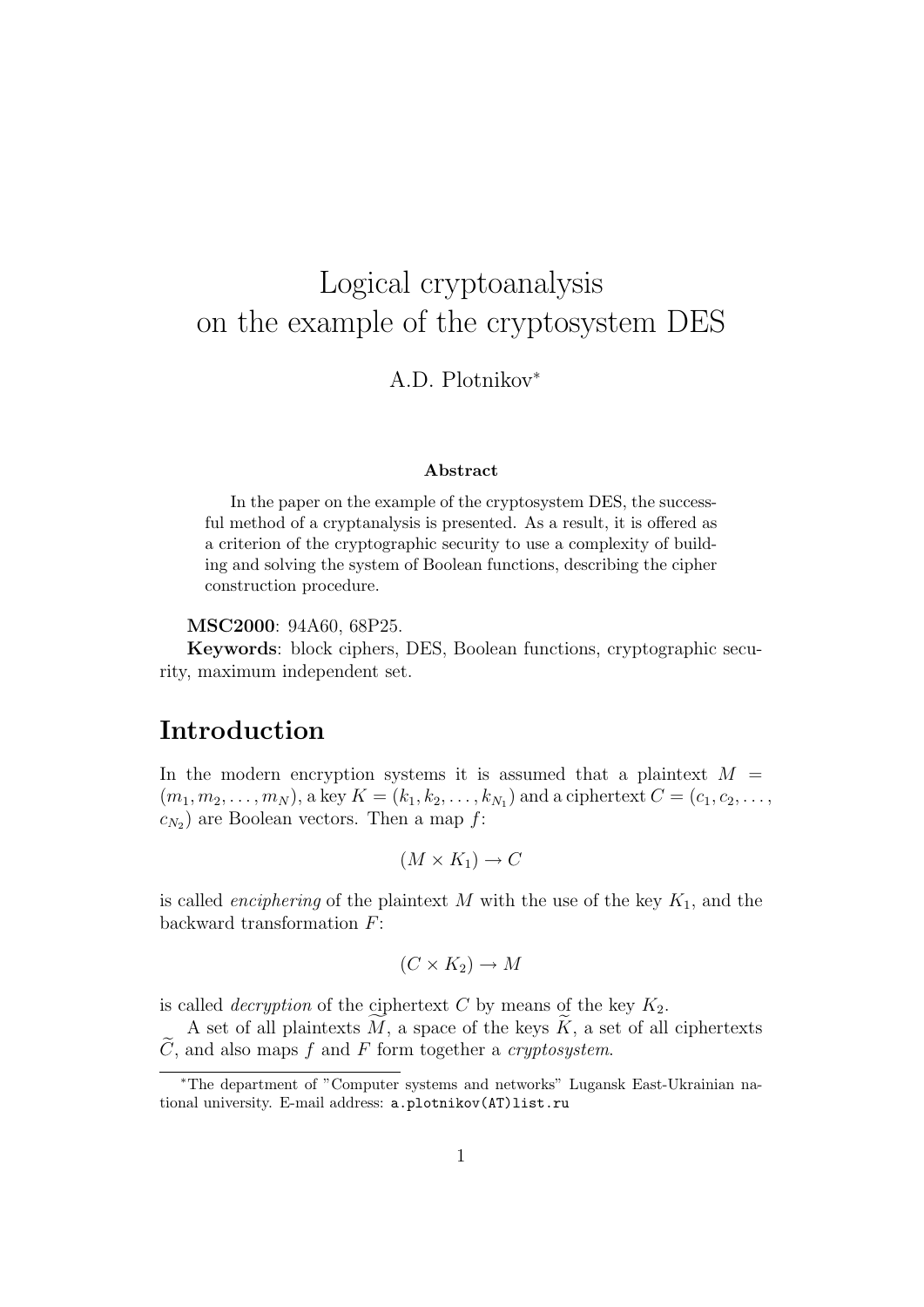A cryptosystem is called *symmetric* if  $K_1 = K_2$ , and *asymmetrical* if  $K_1 \neq K_2$ . In last case the key  $K_1$  is public, and the key  $K_2$  is secret.

As all vectors  $M$ ,  $K$  and  $C$  are binary then the maps  $f$  and  $F$  can be in each special case be presented by the system of the Boolean functions. In the case of the map  $f$  we have the system:

$$
c_j = f_j(m_{i_1}, m_{i_2}, \dots, m_{i_p}, k_{r_1}, k_{r_2}, \dots, k_{r_q}),
$$
\n(1)

where  $1 \le p \le N$ ,  $1 \le q \le N_1$   $j = 1, 2, ..., N_2$ .

The use of several keys, obviously, does not change the done conclusion, because they can be considered as parts of one (hyper) key. Thus, each ciphertext C is assigned the system of  $N_2$  of Boolean functions (1). Such system of the Boolean functions will be called *direct* for the given cryptosystem. For example, for the cryptosystem DES, the built system will have  $64+56+64=184$  variables.

From other side, the map  $F$ , obviously, also in each special case is assigned the system of  $N$  of Boolean functions:

$$
m_i = F_i(c_{j_1}, c_{j_2}, \dots, c_{j_s}, k_{r_1}, k_{r_2}, \dots, k_{r_q}),
$$
\n(2)

where  $1 \le s \le N_2$ ,  $1 \le q \le N_1$   $i = 1, 2, ..., N$ 

Thus, the vector  $M$  of plaintext is assigned the system of  $N$  of Boolean functions. Such system of the Boolean functions will be called inverse for the given cryptosystem.

At the building of any cryptosystem, a central problem is its cryptographic security. Cryptographic security of a cryptosystem is defined as a complexity of solution of the problem for finding its secret key  $K$ . Suppose that the cryptosystem is not secure if for finding the key it is required to execute less  $2^{80}$  operations (see [9]) at enough hard conditions [8]:

- $(1<sup>0</sup>)$  algorithms of enciphering and decryption (the maps f and F) are known;
- (2<sup>0</sup> ) there are a specimen of the plaintext and the corresponding ciphertext.

The purpose of this paper is to show on the example of successful cryptoanalysis of the cryptosystem DES that if on basis of algorithms of enciphering and decryption for the analyzing cryptosystem there is possibility for reasonable time to build the systems of Boolean functions (1) and (2), at the same conditions  $(1^0)$  and  $(2^0)$ , then such cryptosystem is not secure. Therefore, it is expedient as one of criterions of cryptographic security to use a complexity of building and solving of the system of Boolean functions (1) and/or (2).

Note that the solution of the systems (1) and (2), obviously, exists and it is unique for cryptosystem DES at the given conditions. Also, the cryptosystem DES was picked exceptionally as a demonstration model.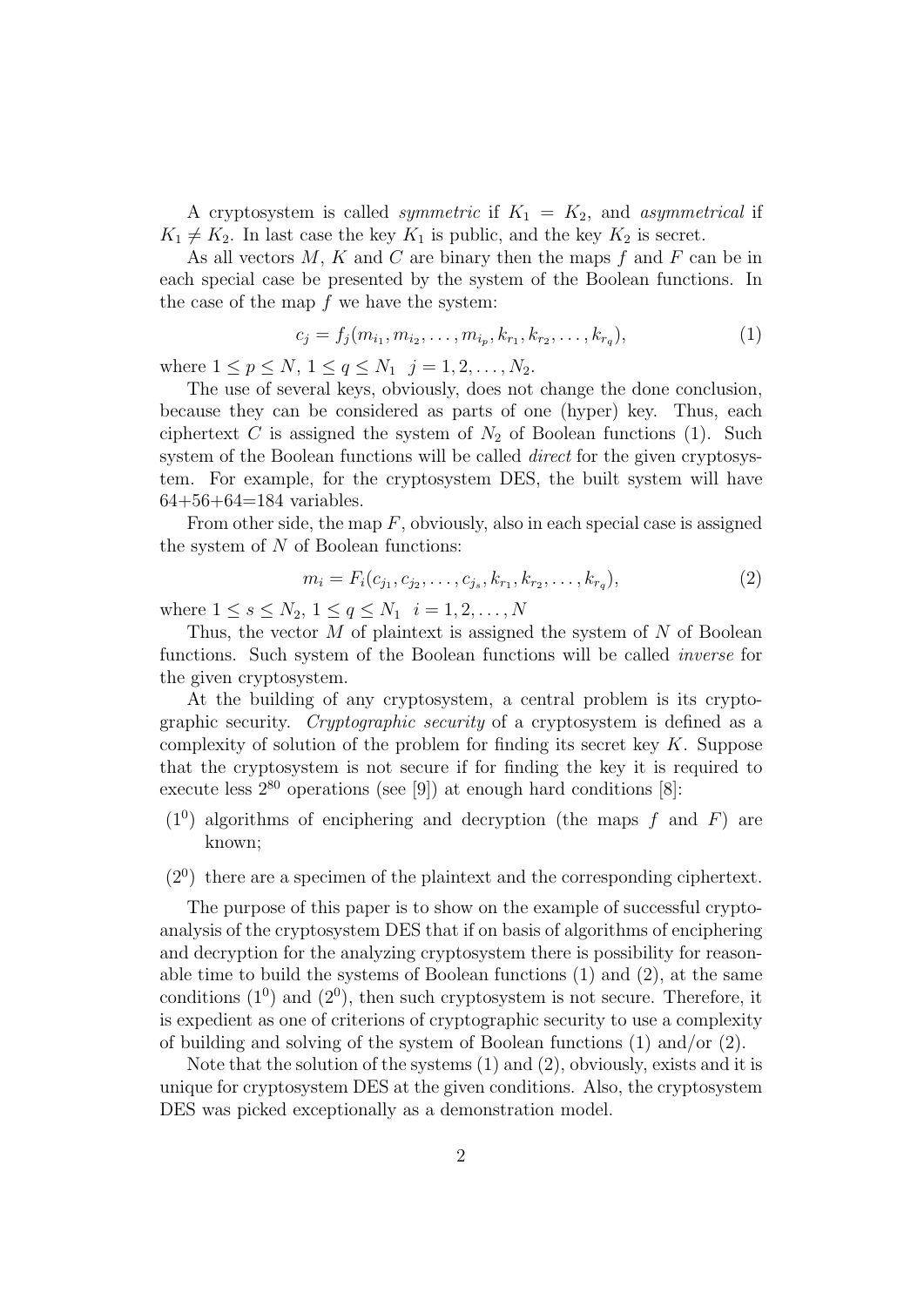### 1 Features of a logical cryptanalysis

Record of transformations, related to the construction of ciphertext as a system of Boolean functions, certainly, is not newly. So, the first time C.E. Shannon [7] was specified that the value of the cryptosystem key can be found as solving a system of nonlinear equations.

The most fundamentally, such approach was examined, mainly, in works of N. Courtois and other authors (see, for example, [1], [2], [3]). The offered approach, named an algebraic attack, generated the series of researches of constructing of nonlinear Boolean functions (bent-functions) for providing of safety of a cryptosystem. Unfortunately, this approach did not avoid a necessity to execute enumeration of possibilities at the search of solution of the built system of equations.

We offer the new approach to a logical cryptanalysis. If the algebraic attack tries to use the classic methods of solution of the systems of nonlinear equations, our method uses the tools of discrete mathematics. The characteristic feature of our approach is simplicity.

In the examined cryptosystem, the input vector is subjected to transformation in iteration (round). Each transformation, allowing obtaining a new Boolean vector, makes the stage of the iteration. In accordance with it, we divide an iteration of data conversions on the stages (see Fig. 1).



Fig. 1: Stages of data conversions on single iteration

The input of each stage be a Boolean vector  $X$ , the components of which we examine as Boolean variables. The output of any stage also be a Boolean vector  $Y$ , the components of which are examined as values of a system of Boolean functions. Solving such system of Boolean functions, we will find values components of the vector  $X$ , which, in turn, are examined as values of the system of Boolean functions, describing the previous stage of data conversion.

All Boolean functions we record in the perfect conjunctive normal form (CNF), consisting of elementary disjunctions. (We will remind that each elementary disjunction in the perfect CNF contains all variables of the Boolean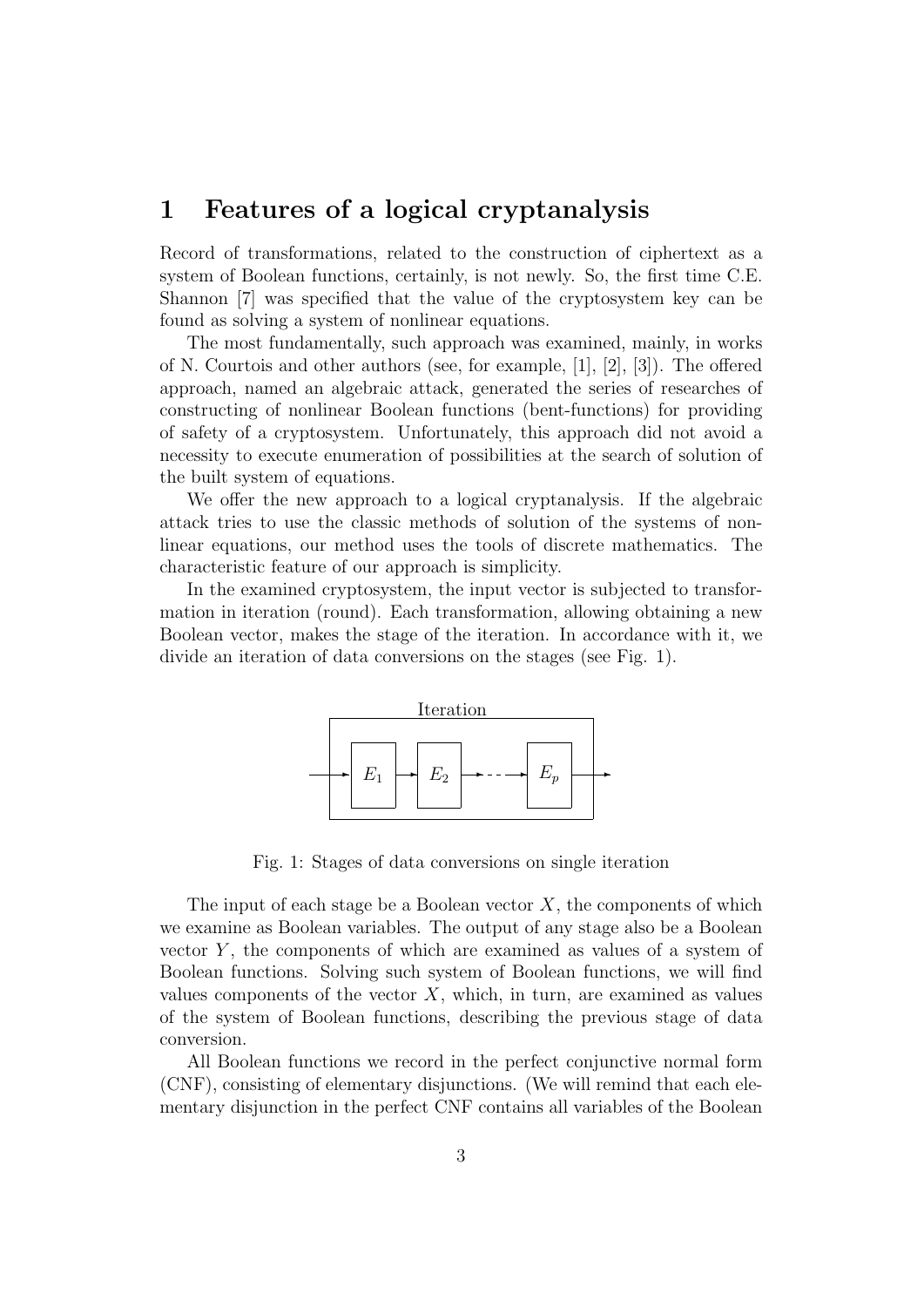function and includes single literals only, i.e. variables with negation  $(\bar{x})$  and without negation  $(x)$ ).

Sequence of consideration of the systems of Boolean functions, which describe data conversion on each stage, is inverted their succession in the iteration. That is, at first we examine the system of Boolean functions, which describe the last stage  $E_p$ . We find the solution of such system. Then, we examine a system, which describe the stage  $E_{p-1}$ , and so on. We complete calculation of the current iteration by consideration and by solving of the proper system of Boolean functions, which describe the first stage of the current iteration.

The sequence of iterations is also examined in an order, inverted their executing.

The accepted approach to the analysis of cryptosystem allows using the effective method of solution of the system of Boolean functions. It consists of the following.

The system of Boolean functions is assigned an undirected graph. Then the maximum independent set of such graph determines a solution of the examined system. Although, in general case, the problem of finding the maximum independent set of a graph is NP-complete, the features of the built graphs in cryptosystem DES allow to use a simple solution algorithm, which being not faithful theoretically in general case.

Thus, the key moments of the offered method of cryptanalysis consist of the following.

- 1. Consider an iteration (round) of data conversion in examined cryptosystem in an order, inverted their succession.
- 2. Divide an iteration of data conversion on the stages. Each stage determines a transformation Boolean vector in other one. Such transformation is elementary in that sense, that the obtaining some intermediate vectors is not foreseen in it.
- 3. Consider each stage in an order, inverted their succession in the current iteration.
- 4. Record the system of Boolean functions, describing the examined stage.
- 5. Build the appropriate undirected graph if the system of Boolean functions is not the simple renaming of variables (by permutation of components of a Boolean vector).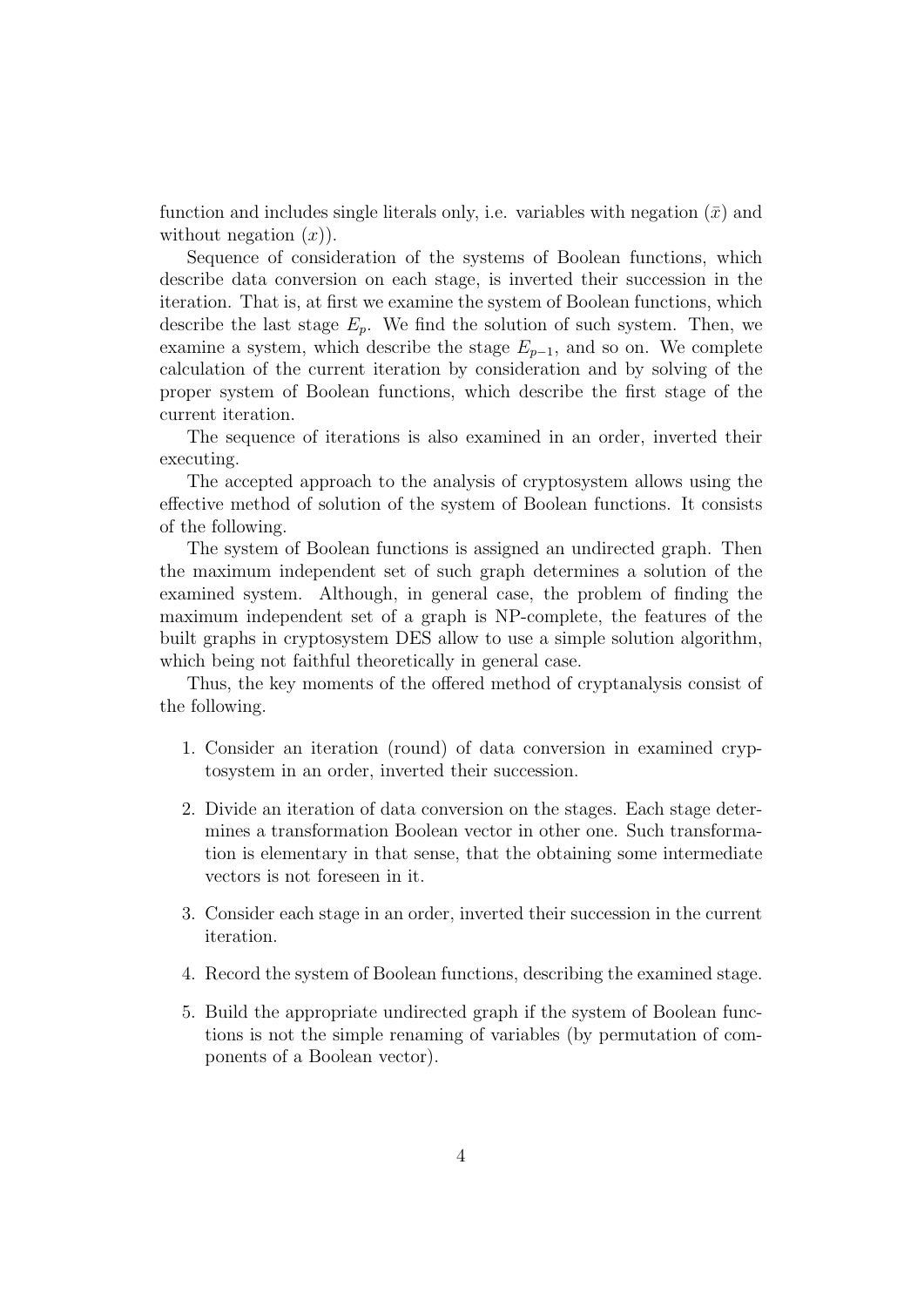- 6. Find the maximum independent set in the built graph. Record the obtained solution as the output value of Boolean vector of the previous stage.
- 7. Go to examination of the previous stage.

## 2 Estimation of construction complexity for the Boolean functions in DES

We will analyze the cryptosystem DES.

DES is the block ciphering system, in which a plaintext (in binary presentation) is broken on 64-bits blocks, each of which is subjected to enciphering. The following operations are used in the enciphering process of the cryptosystem DES: a permutation of block bits, bit-by-bit addition modulo 2 and the constructing the system of Boolean functions by S-boxes (within the Feistel cipher construction). If the permutation of bits determines the list of variables of the Boolean functions then addition modulo 2 (the Boolean function of nonequivalence) and S-boxes determine type of the formed system of functions.

As DES is a symmetric cryptosystem, it is enough for its analysis to consider the direct system of Boolean functions (1). To have an evident picture of forming this system in the enciphering process, we will consider as it can be built for the cryptosystem DES (see [10]).

It is convenient to examine a vector  $C_i = (c_1^i, c_2^i, \ldots, c_{64}^i)$  as a result of execution of *i*-th iteration of the enciphering process. The vector  $C_i$  is also by an input vector for executing  $(i+1)$ -th iteration. An output vector of this iteration is a vector  $C_{i+1} = (c_1^{i+1}, c_2^{i+1}, \ldots, c_{64}^{i+1})$   $(i = 0, 1, 2, \ldots, 15)$ . Here  $C_0 = M$  is a plaintext, and  $C_{16} = C$  is a ciphertext. Then each component  $c_q^{i+1}$  (q = 1, 2, ..., 64) of the vector  $C_{i+1}$  be a function of components of the vector  $C_i$  and the vector of the key  $K_{i+1}$ . Therefore

$$
C_{i+1} = f(C_i, K_{i+1}), \qquad (i = 0, 1, 2, \dots, 15). \tag{3}
$$

We will examine a system of the Boolean functions is formed by the  $S_1$ box. The  $S_1$ -box as well as other seven boxes will transform six input bits in four bits, that is, this box can be presented by a combinational circuit, having six inputs and four outputs (Fig. 2).

Thus, each output variable  $y_j$   $(j = 1, 2, 3, 4)$  of this circuit can be presented as a Boolean function of variables  $x_1, x_2, x_3, x_4, x_5, x_6$ .

Each S-box in the cryptosystem DES can be given by  $(4 \times 16)$ -matrix. So, the matrix of the  $S_1$ -box has the following kind: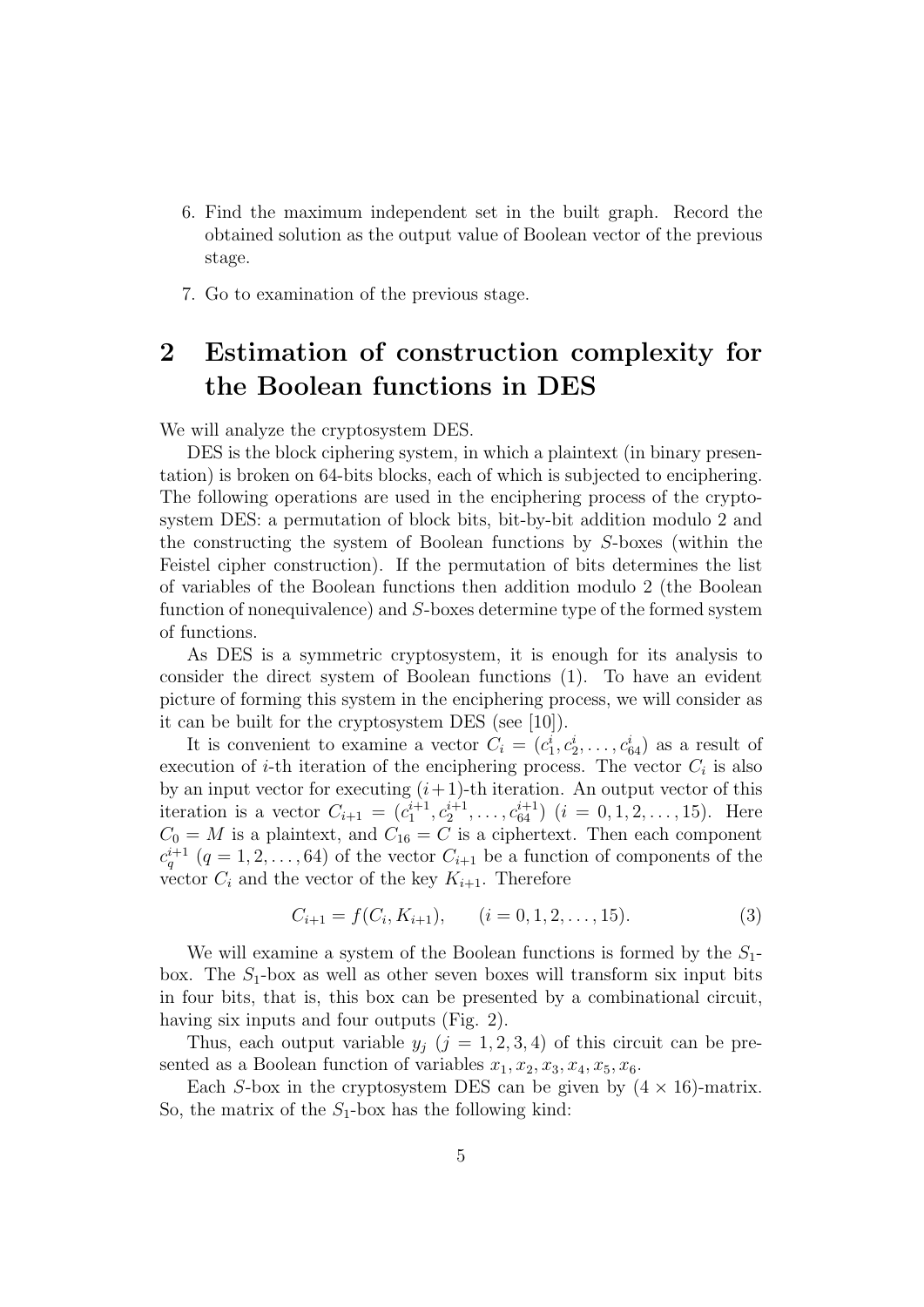

Fig. 2: Circuit of a S-box

| $\begin{array}{ c ccccccccccc }\n\hline\n2 & 4 & 1 & 14 & 8 & 13 & 6 & 2 & 11 & 15 & 12 & 9 & 7 & 3 & 10 & 5 & 0\n\end{array}$ |  |  |  |  |  |  |  |  |
|--------------------------------------------------------------------------------------------------------------------------------|--|--|--|--|--|--|--|--|
| $  3   15   12   8   2 4   9 1 7 5 11 3 14 10 0 6 13  $                                                                        |  |  |  |  |  |  |  |  |

The first column of this matrix presents values of variables  $x_1$  and  $x_2$ , analogously the first row of the matrix presents the values of variables  $x_3$ ,  $x_4$ ,  $x_5$  and  $x_6$ , are read as a binary notation of the decimal number. Each element of the matrix is also read as binary notation of values of variables  $y_1, y_2, y_3 y_4.$ 

The Karnaugh diagrams for the  $S_1$ -box are presented on Fig. 3.

Notice that the number of unities and zeros in each diagram equally and equals 32, i.e. each output function of  $y_1, \ldots, y_4$  takes on a unity value exactly on the half of sets of values of input variables  $x_1, \ldots, x_6$ . Therefore complexity of the perfect conjunctive normal form (PCNF) for a function and its negation will be equal.

We will write down the perfect conjunctive normal form (PCNF) of the output function  $y_1$ :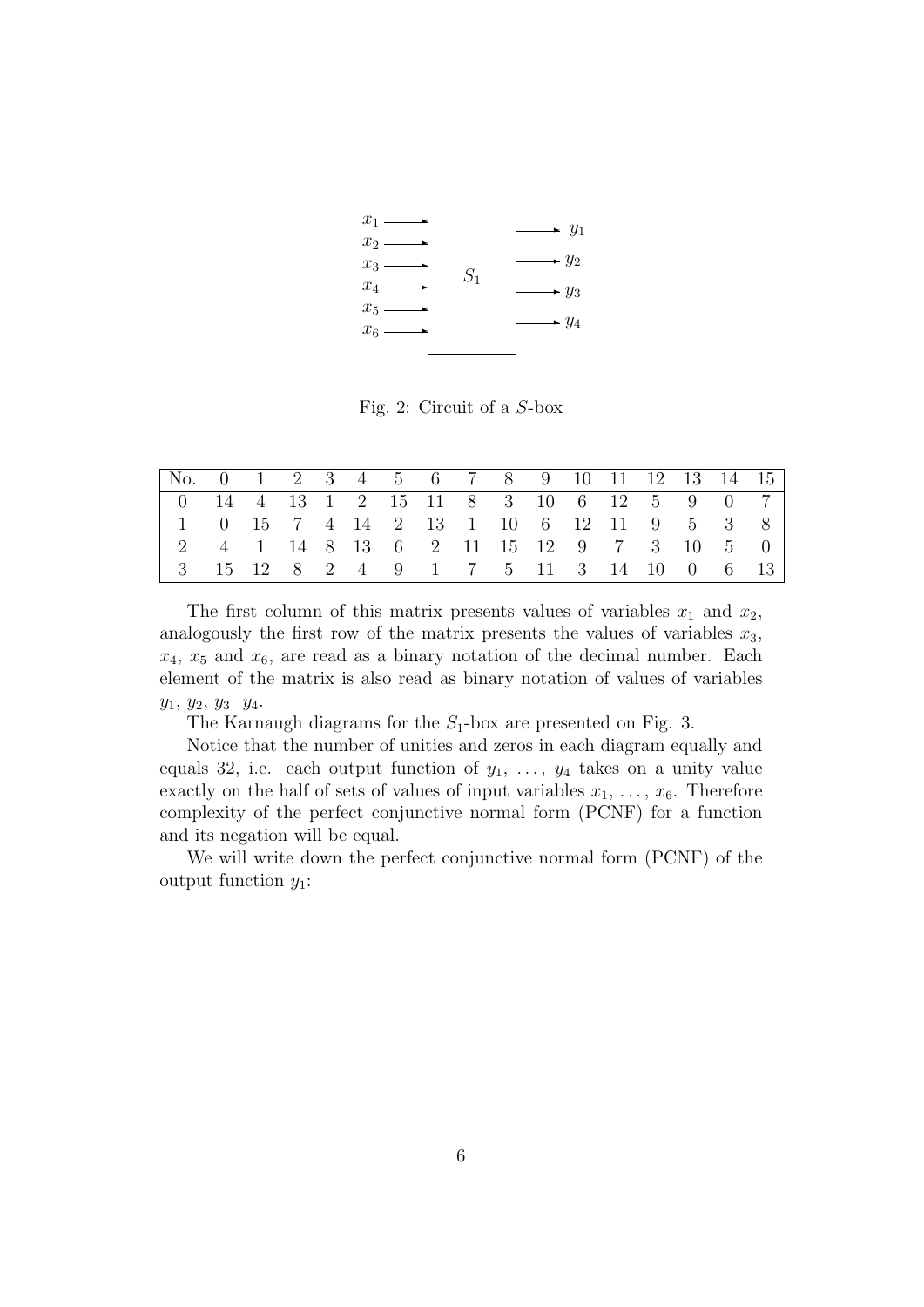

Fig. 3: Karnaugh diagrams for outputs of the  $S_1$ -box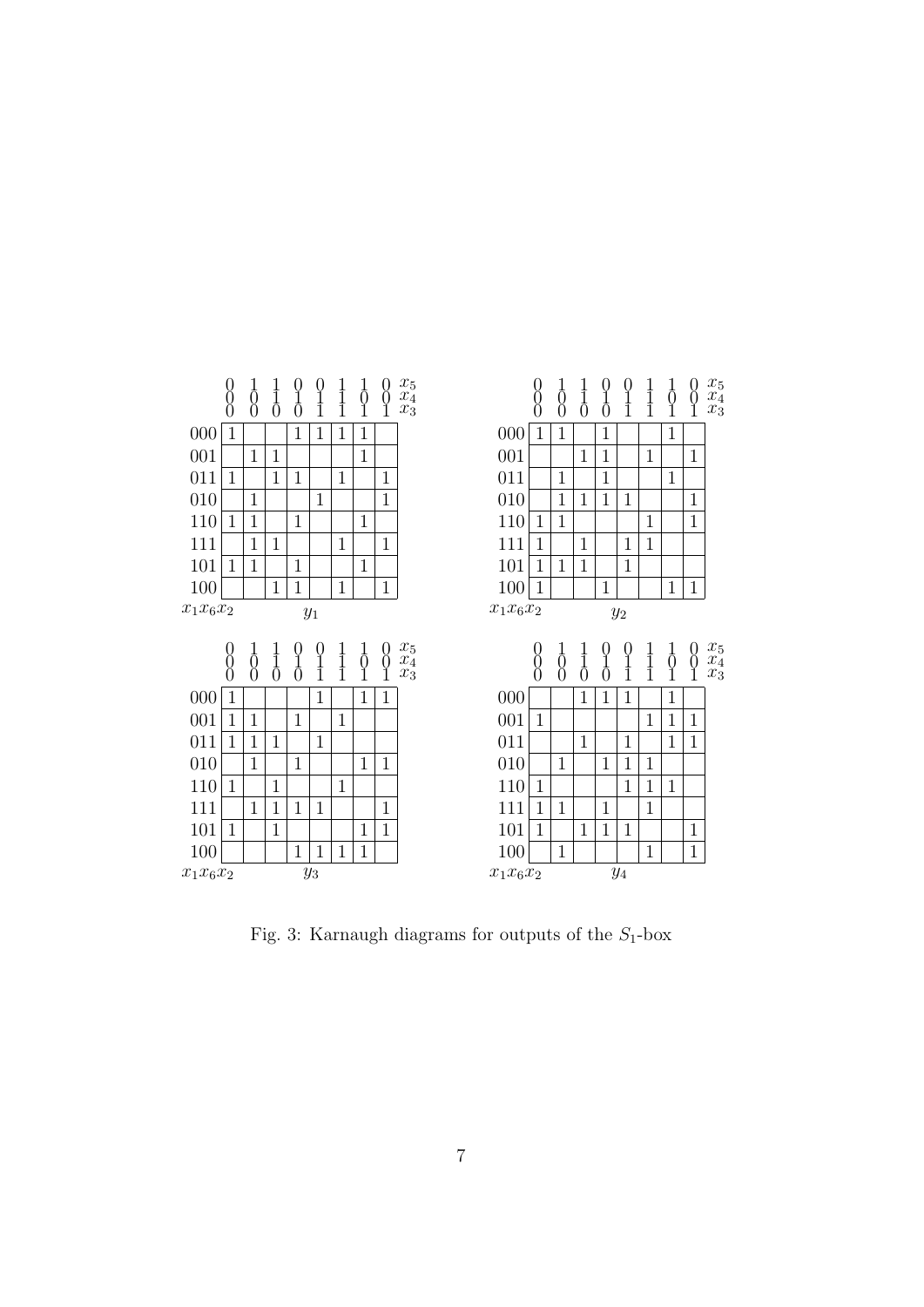$y_1 = (x_1 \vee x_2 \vee x_3 \vee x_4 \vee \overline{x}_5 \vee x_6)(x_1 \vee x_2 \vee x_3 \vee \overline{x}_4 \vee \overline{x}_5 \vee x_6)(\overline{x}_1 \vee x_2 \vee \overline{x}_3 \vee x_4 \vee x_5 \vee x_6)\&$  $(x_1 \vee \bar{x}_2 \vee x_3 \vee x_4 \vee x_5 \vee x_6)(x_1 \vee \bar{x}_2 \vee x_3 \vee \bar{x}_4 \vee x_5 \vee x_6)(x_1 \vee \bar{x}_2 \vee \bar{x}_3 \vee \bar{x}_4 \vee x_5 \vee x_6)$ &  $(x_1 \vee \bar{x}_2 \vee \bar{x}_3 \vee \bar{x}_4 \vee \bar{x}_5 \vee x_6)(x_1 \vee \bar{x}_2 \vee \bar{x}_3 \vee x_4 \vee x_5 \vee x_6)(x_1 \vee \bar{x}_2 \vee x_3 \vee x_4 \vee \bar{x}_5 \vee \bar{x}_6)\&$  $(x_1 \vee \bar{x}_2 \vee \bar{x}_3 \vee \bar{x}_4 \vee x_5 \vee \bar{x}_6)(x_1 \vee \bar{x}_2 \vee \bar{x}_3 \vee x_4 \vee \bar{x}_5 \vee \bar{x}_6)(x_1 \vee x_2 \vee x_3 \vee x_4 \vee x_5 \vee \bar{x}_6)\&$  $(x_1 \vee x_2 \vee x_3 \vee \bar{x}_4 \vee \bar{x}_5 \vee \bar{x}_6)(x_1 \vee x_2 \vee x_3 \vee \bar{x}_4 \vee x_5 \vee \bar{x}_6)(x_1 \vee x_2 \vee \bar{x}_3 \vee \bar{x}_4 \vee \bar{x}_5 \vee \bar{x}_6)\&$  $(x_1 \vee x_2 \vee \bar{x}_3 \vee x_4 \vee \bar{x}_5 \vee \bar{x}_6)(\bar{x}_1 \vee x_2 \vee x_3 \vee \bar{x}_4 \vee \bar{x}_5 \vee \bar{x}_6)(\bar{x}_1 \vee x_2 \vee \bar{x}_3 \vee \bar{x}_4 \vee x_5 \vee \bar{x}_6)\&$  $(\bar{x}_1 \vee x_2 \vee \bar{x}_3 \vee \bar{x}_4 \vee \bar{x}_5 \vee \bar{x}_6)(\bar{x}_1 \vee x_2 \vee \bar{x}_3 \vee x_4 \vee x_5 \vee \bar{x}_6)(\bar{x}_1 \vee \bar{x}_2 \vee x_3 \vee x_4 \vee x_5 \vee \bar{x}_6)\&$  $(\bar{x}_1 \vee \bar{x}_2 \vee x_3 \vee \bar{x}_4 \vee x_5 \vee \bar{x}_6)(\bar{x}_1 \vee \bar{x}_2 \vee \bar{x}_3 \vee \bar{x}_4 \vee x_5 \vee \bar{x}_6)(\bar{x}_1 \vee \bar{x}_2 \vee \bar{x}_3 \vee x_4 \vee \bar{x}_5 \vee \bar{x}_6)\&$  $(\bar{x}_1 \vee \bar{x}_2 \vee x_3 \vee \bar{x}_4 \vee \bar{x}_5 \vee x_6)(\bar{x}_1 \vee \bar{x}_2 \vee \bar{x}_3 \vee \bar{x}_4 \vee x_5 \vee x_6)(\bar{x}_1 \vee \bar{x}_2 \vee \bar{x}_3 \vee \bar{x}_4 \vee \bar{x}_5 \vee x_6)\&$  $(\bar{x}_1 \vee \bar{x}_2 \vee \bar{x}_3 \vee x_4 \vee x_5 \vee x_6)(\bar{x}_1 \vee x_2 \vee x_3 \vee x_4 \vee x_5 \vee x_6)(\bar{x}_1 \vee x_2 \vee x_3 \vee x_4 \vee \bar{x}_5 \vee x_6)\&$  $(\bar{x}_1 \vee x_2 \vee \bar{x}_3 \vee \bar{x}_4 \vee x_5 \vee x_6)(\bar{x}_1 \vee x_2 \vee \bar{x}_3 \vee x_4 \vee \bar{x}_5 \vee x_6).$ 

The output functions of the other S-boxes have analogical kind.

Now we will estimate the construction complexity of the system of Boolean functions (3) in the cryptosystem DES. Such system is built as a result of executing an iteration of ciphertext construction. Flow-chart of such iteration is presented on Fig. 4 (see also [10]).



Fig. 4: An iteration of DES

We will estimate the construction complexity of the Boolean functions as the number of elementary operations which must be executed to obtain the result vector  $C_{i+1}$  of the vector  $C_i$  and the key  $K_{i+1}$ . We suppose that any indivisible operation is elementary. Such operation is a write operation and any Boolean operation. As we want to obtain estimation we will coarsen it toward an increase.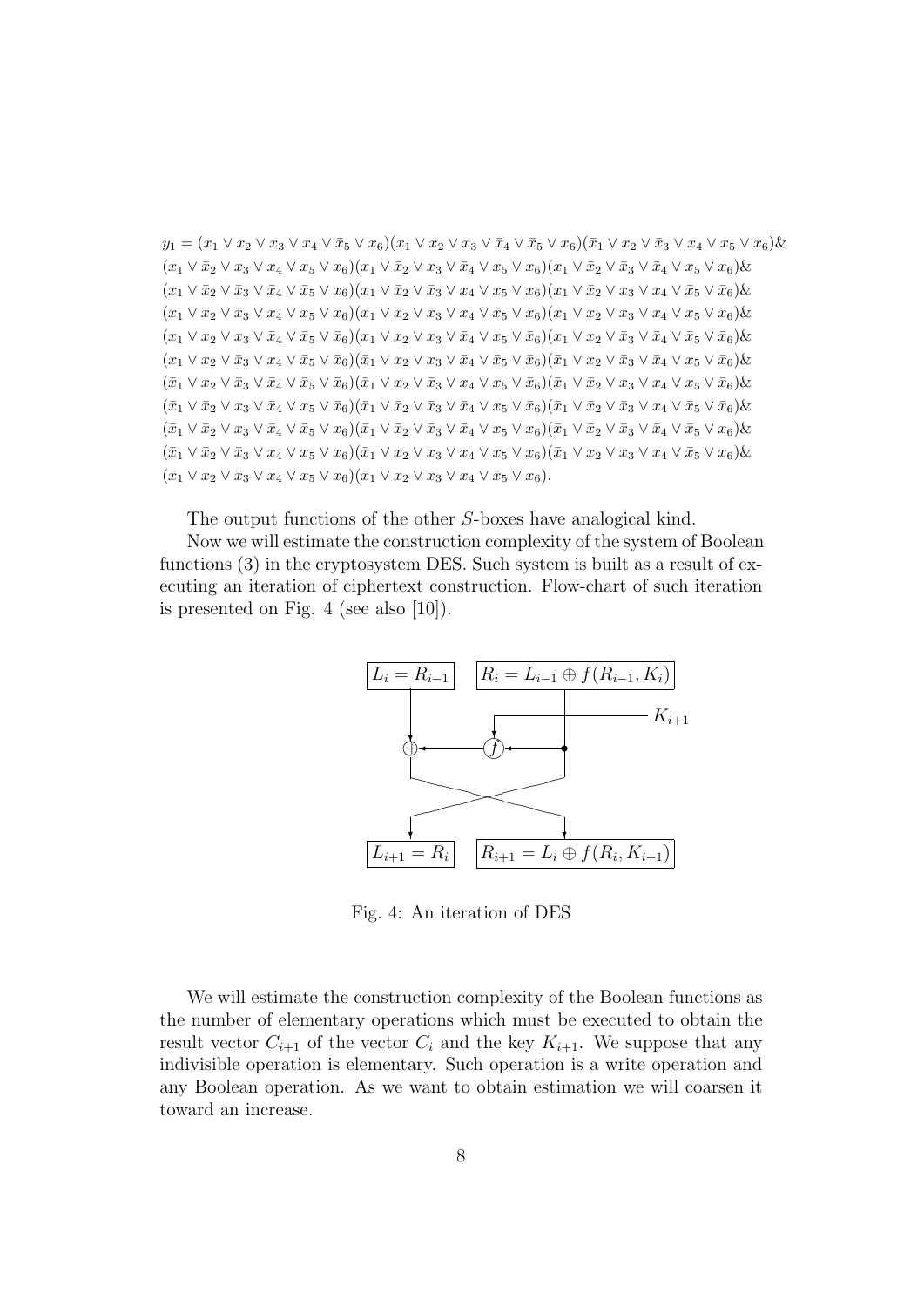So, a 64-bit input vector  $C_i$  on  $(i + 1)$ -th iteration  $(i = 0, 1, 2, \ldots, 15)$  is divided on two 32-bit blocks: left  $L_i$  and right  $R_i$ . The right block  $R_i$  forms the left block of a 64-bit output vector  $C_{i+1}$ , i.e. 32 operations are simply executed in this case  $c_q^{i+1} = c_j^i$   $(q = 1, 2, ..., 32; j = 33, 34, ..., 64)$ . And the following is executed for forming of the right block of the output vector  $C_{i+1}$ . The construction of such transformation (the Feistel cipher construction) is represented on Fig. 5 (see also [10]).



Fig. 5: Forming the cipher function  $f$ 

Foremost, according to the defined in the cryptosystem rule, a new vector is formed of 32-bit vector  $R_i$  by means of permutation and reiteration some elements of  $R_i$ . The new vector will be designated as  $R'_i = E(R_i)$ . Clear that for this purpose it is required to execute 48 operations of assignment. A key vector is exposed to transformations (see [10]) of shift and permutation. We will estimate it by the number of operations  $2 \cdot 28 + 2 \cdot 28 + 56 = 168$  (shifts of each half of the key and its final permutation). Further, the new vector  $R_i'$  is added (bit-by-bit) modulo 2 with the 48-bit key  $K_{i+1}$ . It requires also 48 operations and it is necessary still to add 48 operations of assignation for a new result vector. We will designate it through  $B_{i+1}$ .

Then, each 6 bits of vector  $B_{i+1}$  are processed by the appropriate S-box. There are only  $8 (8 \cdot 6 = 48)$  such boxes. We have 4 bits of a result of transformations of 6 bits in each of S-box (see of Fig. 2). Clear, that for the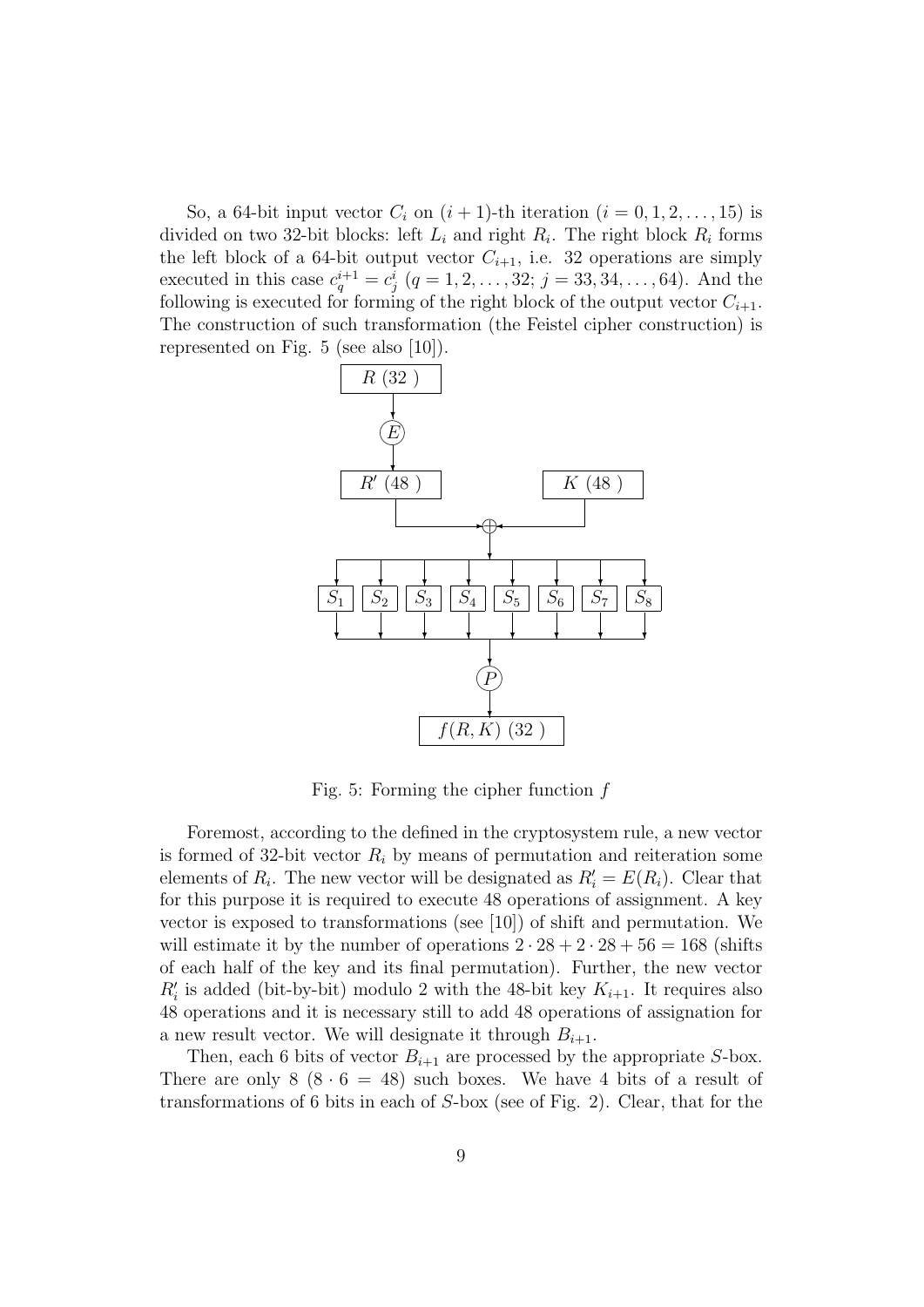construction of Boolean functions on each output of a S-box it is necessary to examine everything  $2^6 = 64$  possible sets of values of variables of each function. As follows from Fig. 3, a half of these sets are unities (i.e. a function on such sets is equal to unity). For each zero set (on which a function is equal to the zero) it is necessary to build the appropriate elementary disjunction (as it is done at construction of CNF). Length of each disjunction is equal 6 and, we will suppose that a half of variables in it has negations. Consequently, it needs to expend 8 operations (for a record of 5 disjunctions and 3 negations) for making one elementary disjunction.

Because it is needed to write 32 (the number of zero sets) elementary disjunctions, on the construction of one Boolean function, presenting each one output of the appropriate S-box, it is required to expend  $32 \cdot 8 + 64 =$ 320 operations. As there are 4 outputs the same S-box it is necessary to execute  $320 \cdot 4 = 1280$  operations. In the total, for the construction of Boolean functions for all 8 S-boxes it is necessary to execute  $1280 \cdot 8 = 10240$ operations. Calculation of function  $f$  ends by permutation that requires 32 operations. As a result we have values of intermediate 32-bit vector  $H_{i+1}$ .

Finally, the calculation of right block is completed by the bit-by-bit addition modulo 2 results of permutation of  $H_{i+1}$  and 32-bit vector  $L_i$  that requires 32 operations plus the operation of assignment

$$
R_{i+1} = L_i \oplus f(R_i, K_{i+1}) = L_i \oplus H_{i+1}.
$$

Theorem 1. For cryptosystem of DES, the number of elementary operations, which must be expended on the construction of the system of Boolean functions (3) for describing an iteration, approximately equal  $2^{14} = 10648$ .

Indeed, taking into account the obtained results above, on the construction of the system of Boolean functions for describing an iteration of cryptosystem DES, it is required to expend  $32+48+168+48+48+10240+32+32$  $10648 < 2^{14}$  operations. Q.E.D.

The Boolean functions, describing transformations of input vector  $C_i$  on  $(i+1)$ -th iteration into an output vector  $C_{i+1}$ , convenient to write, reflecting each stage of data conversion. Then the system (3) can be rewritten in the following kind:

$$
c_{j_1}^{i+1} = c_{j_2}^i,\tag{4a}
$$

$$
r'_j = E(c_{33}^i, c_{34}^i, \dots, c_{64}^i),\tag{4b}
$$

$$
b_j^{i+1} = r_j' \oplus k_j^{i+1},\tag{4c}
$$

$$
h_{j_1}^{i+1} = \phi_{j_1}(b_{q_1}^{i+1}, b_{q_2}^{i+1}, b_{q_3}^{i+1}, b_{q_4}^{i+1}, b_{q_5}^{i+1}, b_{q_6}^{i+1}),
$$
\n(4d)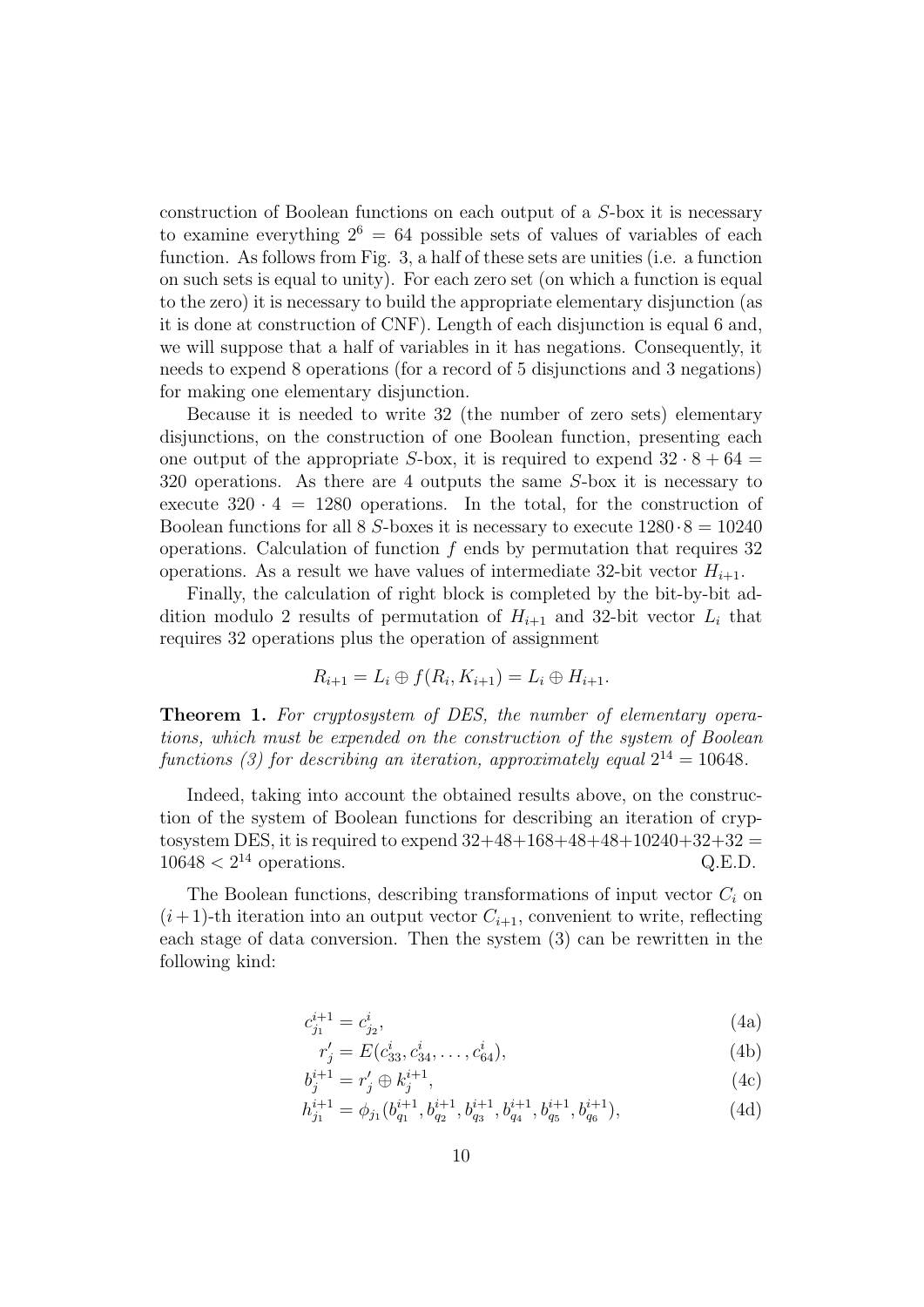$$
c_{j_2}^{i+1} = c_{j_1}^i \oplus h_{j_1}^{i+1},\tag{4e}
$$

where  $i = 0, 1, 2, \ldots, 15, j_1 = 1, 2, \ldots, 32; j_2 = 33, 34, \ldots, 64, j = 1, 2, \ldots, 48.$ 

Notice that the obtained system will contain the embedded Boolean functions. In this system, except for the operations of disjunction, conjunction and negations, will be used also operation of nonequivalence (addition modulo 2).

In principle, executing superposition of functions of (4), it is possible to obtain the system of Boolean functions in an explicit form (1). However it makes inexpediently and it is not needed because such system is intricate.

Separately, it is not difficult to write transformations of the key  $K$  within the framework of the key schedule [10].

### 3 Construction of the graph problems sequence

Each Boolean function of the system (1) can be written as an equation:

$$
c_j \oplus f_j(m_{i_1}, m_{i_2}, \ldots, m_{i_p}, k_{r_1}, k_{r_2}, \ldots, k_{r_q}) = 0,
$$

or

$$
1 \oplus c_j \oplus f_j(m_{i_1}, m_{i_2}, \ldots, m_{i_p}, k_{r_1}, k_{r_2}, \ldots, k_{r_q}) = 1,
$$

and, at last, the transformed system (1) will accept a kind:

$$
\overline{c}_j \oplus f_j(m_{i_1}, m_{i_2}, \dots, m_{i_p}, k_{r_1}, k_{r_2}, \dots, k_{r_q}) = 1,
$$
\n(5)

where  $1 \le p \le N$ ,  $1 \le q \le N_1$   $j = 1, 2, ..., N_2$ .

Multiplying logically the left and right parts of the obtained system of equations, we will reduce it to one equation:

$$
\bigwedge_{j=1}^{N_2} \overline{c}_j \oplus f_j(m_{i_1}, m_{i_2}, \dots, m_{i_p}, k_{r_1}, k_{r_2}, \dots, k_{r_q}) = 1.
$$
 (6)

A famous satisfiability problem (SAT) is obtained [4]. If we will present the left part of the equation (6) in standard form as a conjunctive normal form (CNF) then it is possible to apply all known methods being used for the solution of this problem. The review of these methods for solving of SAT problem is presented in the paper [5].

However, it is expedient to reduce the obtained problem to the maximum independent set problem on a graph. Although this problem, as well as the SAT problem is also NP-complete, there exist ways of its effective solution in the most of cases. This question will discuss below.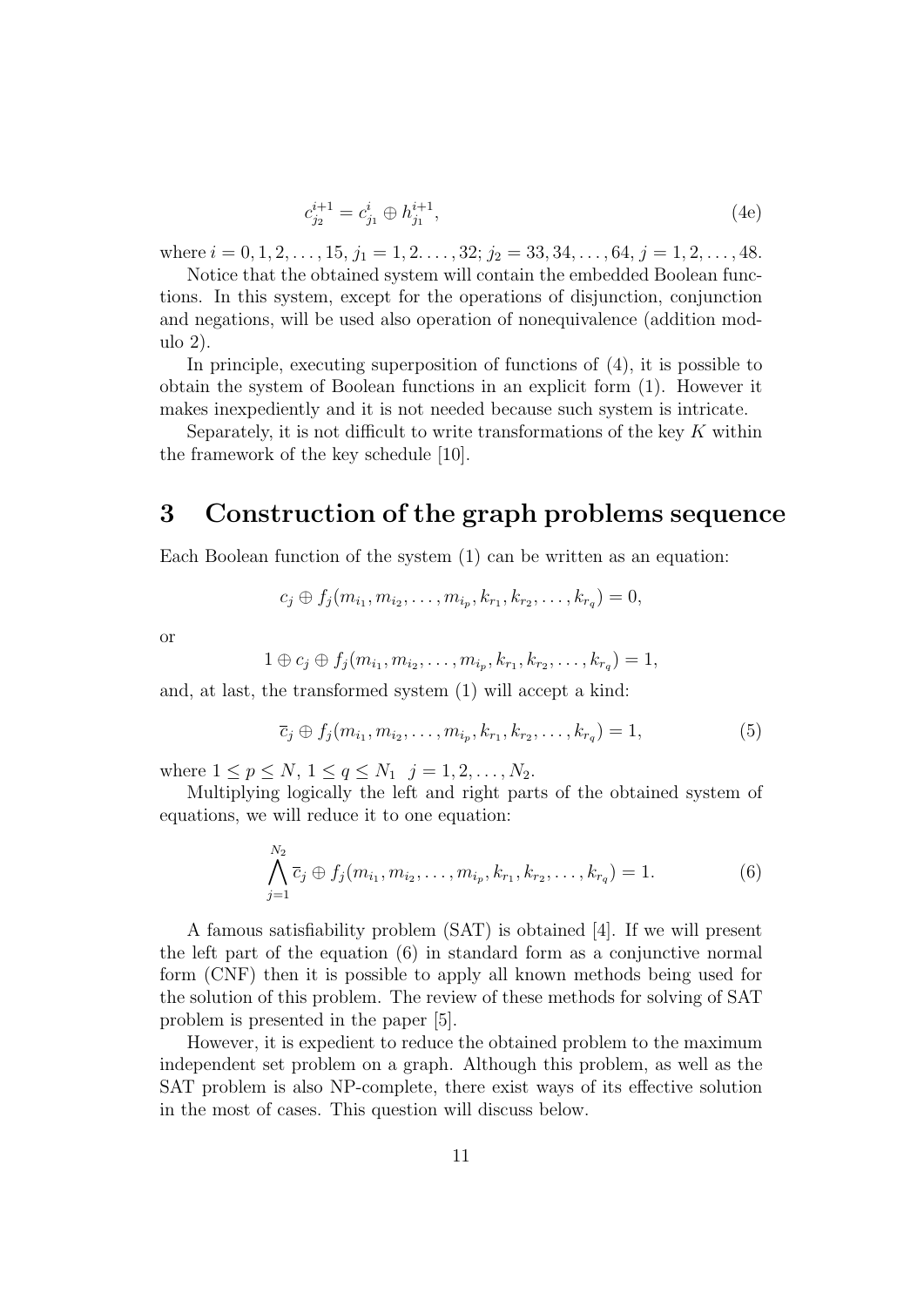We will explain on the example how the SAT problem can be reduced to the maximum independent set problem. Let the SAT problem is presented the following CNF:

$$
(a \lor b \lor \bar{c})(\bar{a} \lor b \lor c) = 1.
$$
 (7)

Each literal of CNF be assigned to a vertex of a graph  $G$ . We will join the vertices of the same elementary disjunction by edges such that these vertices form a clique of G. Besides, we will join the alternative literals  $(x \text{ and } \bar{x})$  by edges. The obtained graph is presented on Fig. 6.



Fig. 6: The graph for the CNF  $(a \vee b \vee \overline{c})(\overline{a} \vee b \vee c)$ 

It is easy to see that the maximum independent set of vertices (MMIS)  $({b, b} = {b})$  of the built graph satisfies the equation (7), that is, if values of literals, the appropriate vertices of MMIS, equal to unity then the value of the equation equals to unity too.

As mentioned above, a process of the executing of one iteration of the DES algorithm, and also the integrated results of different iterations, it is described by the Boolean functions in a parenthesis notation. Within iteration, it is necessary to insert the functions of one stage of calculations instead of variables of a Boolean function, which are formed on the subsequent stage of calculations, i.e. to execute superposition of the Boolean functions. And for transition from *i*-th iteration to  $(i + 1)$ -th iteration, it needs take the results of previous iteration as input variables of  $C_i$ .

We will define that is the superposition operation of Boolean functions in the graph presentation.

Comment 1. Because Boolean functions, which substitute of variables, also can be presented by a subgraph, a meaning of graph edges on Fig. 6 consists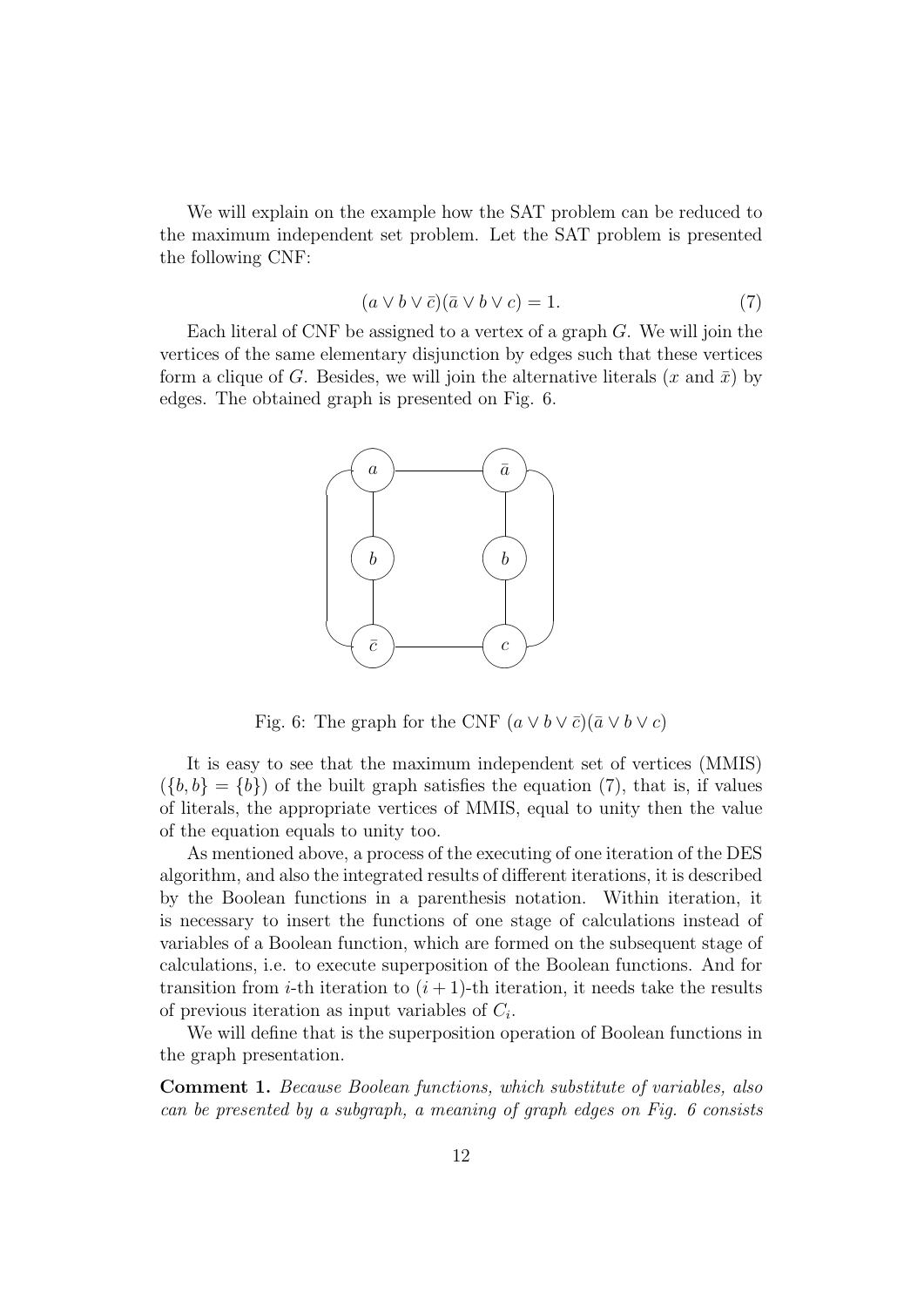in the following. If vertices  $a, b$  and  $c$  (we will call them by hypervertices) will be transferable by the appropriate subgraphs then each vertex of one subgraph must be joined with each vertex of other subgraph by an edge, when the appropriate hypervertices are joined by an edge.

In the process of superposition of operation of addition modulo 2, we will use the followings transformations:

$$
x \oplus y = (x \vee y)(\overline{x} \vee \overline{y}), \tag{8a}
$$

$$
\overline{x \oplus y} = (\overline{x} \vee y)(x \vee \overline{y}). \tag{8b}
$$

For example, let  $a = x_1 \oplus y_1$ ,  $b = x_2 \oplus y_2$ ,  $c = x_3 \oplus y_3$ . Then, substituting variables  $a, b$  and  $c$  in relation (7) and taking into account the relations (8), we will obtain:

$$
((x_1 \vee y_1)(\overline{x}_1 \vee \overline{y}_1) \vee (x_2 \vee y_2)(\overline{x}_2 \vee \overline{y}_2) \vee (\overline{x}_3 \vee y_3)(x_3 \vee \overline{y}_3)) \& \& ((\overline{x}_1 \vee y_1)(x_1 \vee \overline{y}_1) \vee (x_2 \vee y_2)(\overline{x}_2 \vee \overline{y}_2) \vee (x_3 \vee y_3)(\overline{x}_3 \vee \overline{y}_3))
$$
(9)

A graph, the appropriate obtained Boolean function, is presented on Fig. 7.  $\sqrt{2}$ 



Fig. 7: Extended graph

Comment 2. Note that in a new graph, obtained as a result of superposition, except edges, indicated in Comment 1, it is necessary to enter edges, joining alternative literals.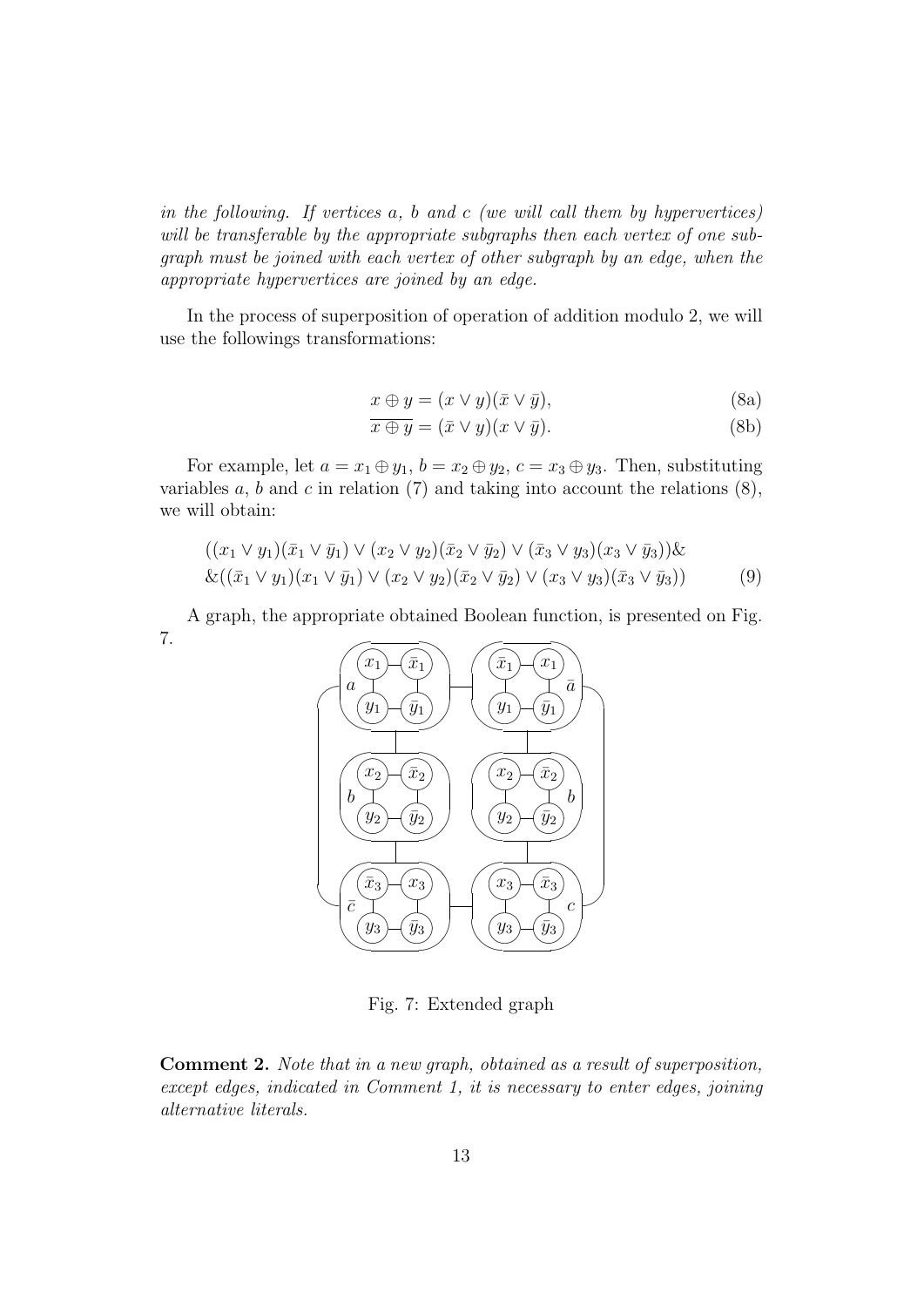Obviously, that the extended graph, obtained after a substitution, is redundant for our aims – for finding of the satisfying set of values of Boolean variables of the equation (9). It is enough to examine a graph, substituted in place of vertices of MMIS of the primary graph. This graph is presented by the vertex  $b$  in our example.

Features of execution of each  $(i+1)$ -th iteration  $(i = 0, 1, 2, \ldots, 15)$  of the cryptosystem DES consist in that for its description it is necessary to form Boolean functions in three stages. On the first stage the Boolean function of nonequivalence (addition modulo 2) is formed, and on the second one we obtain by means of S-boxes some CNF and, finally, on the third stage– again the Boolean function of nonequivalence is formed. All other functions of the system (4) execute renaming of Boolean variables.

The first stage ends by forming the intermediate vector  $B_{i+1}$  (see Part 2). This components are functions of the vector  $R'$  and the appropriate key  $K_{i+1}$ . Clear, that any such function (see (4c)) can put in accordance of the subgraph  $G_j'''$  as it is done in an example above. Components of the key  $K_{i+1}$ and components of the vector  $R'$  is assigned the subgraph vertices.

On the second stage the subgraph, induced by Boolean functions, obtained by means of S-boxes, is formed. We will designate it as  $G''_{j_1}$ . The components of the intermediate vector  $B_{i+1}$  are assigned the vertices of this subgraph (see (4d)).

At last, the calculations on  $(i+1)$ -th iteration end by forming the function (4e), which induces the subgraph  $G'_{j_2}$ . The vertices of this subgraph are assigned to components of vectors  $L_i$  and  $H_{i+1}$ .

Let, in obedience to the enciphering process of DES, the space of the keys is formed  $K_1, K_2, \ldots, K_{16}$ .

Then for solving of the system (4) it is necessary to use the following procedure:

- 1. Find all function of the current  $(i + 1)$ -th iteration in obedience to (4).
- 2. Construct the graph  $G'_{i+1}$  as union of subgraphs  $G'_{j_2}$   $(j_2 = 33, 34, j_1, j_2, k)$  $\dots$ , 64) and find its MMIS  $U'_{i+1}$ .
- 3. Record the vertices of the MMIS  $U'_{i+1}$ , delete of the subgraph  $G'_{i+1}$ .
- 4. Build the extended graph  $G''_{i+1}$ , replacing each vertex of the MMIS  $U'_{i+1}$ by the appropriate subgraph  $G''_{j_1}$   $(j_1 = 1, 2, \ldots, 32)$ , and find its MMIS  $U''_{i+1}$ .
- 5. Record the vertices of the MMIS  $U''_{i+1}$ , delete the graph  $G''_{i+1}$ .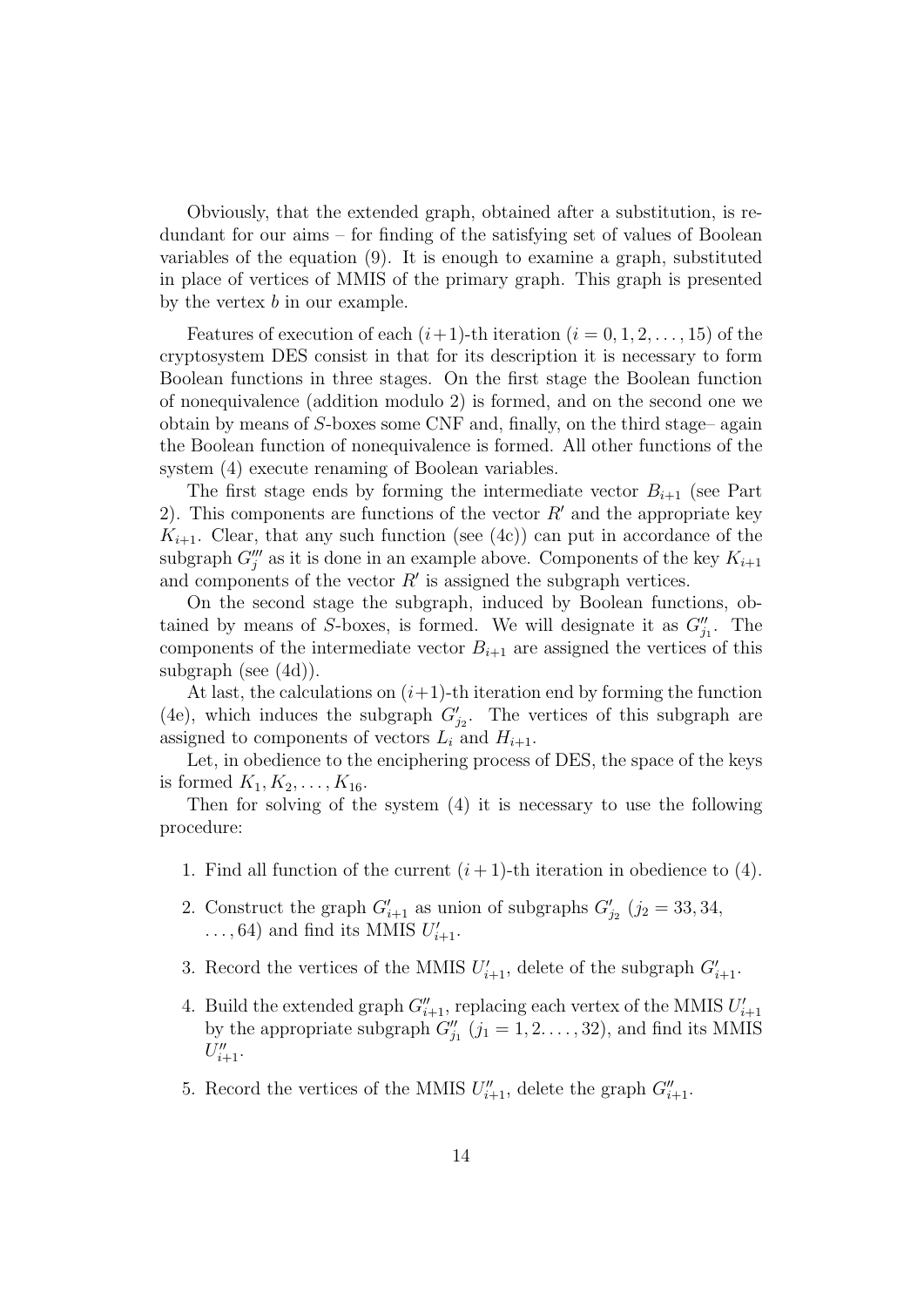- 6. Build the extended graph  $G'''_{i+1}$ , replacing each vertex of the MMIS  $U''_{i+1}$ by the appropriate subgraph  $G''_j$   $(j = 1, 2, \ldots, 48)$ , and find its MMIS  $U_{i+1}$ .
- 7. Record the vertices of the MMIS  $U_{i+1}$ , delete the graph  $G'''_{i+1}$ .
- 8. Complete the calculations, connected with solving the system (4).

Remind that at the construction of any extended graph, it is necessary to join all alternative literals in it by edges.

**Theorem 2.** The variables, that correspond to the MMIS  $U_{i+1}$ , are the satisfying set for the system (4).

It is a consequence from the way of constructing of graphs for appropriate Boolean equations.  $Q.E.D.$ 

Thus, for solving all 16 systems of the Boolean equations, describing the enciphering process in the cryptosystem DES, it is necessary to construct a sequence of graphs

$$
\underbrace{G'_{16}, G''_{16}, G''_{16}}_{16}, \underbrace{G'_{15}, G''_{15}, G'''_{15}}_{15}, \cdots, \underbrace{G'_{1}, G''_{1}, G'''_{1}}_{11}.
$$
 (10)

The described above graphs are being formed first for 16-th iteration, after, for 15-th iteration, and so on. Calculations are completed after a construction and solution of Boolean functions on the first iteration. The graphs, formed on each (i)-th iteration ( $i = 15, \ldots, 0$ ), are always put instead the vertices of the recorded MMIS of the graph  $G'''_{i+1}$ . Naturally the existing ciphertext  $C = C_{16}$  is examined as the first MMIS.

**Theorem 3.** The sequence  $(10)$  solves the system of the Boolean functions (1) for the cryptosystem DES.

It is a consequence of Theorem 2. Q.E.D.

The described above procedure of constructing of the graph sequence implies some features of forming the system of Boolean functions (4).

First of all, we will notice that the presentation of the system of Boolean functions in kind of the equation (5) for superposition is inexpediently. We will suppose that the system is given by equations (4). In this case a question appears about how a Boolean function substitutes the literal with a negation. Already at consideration of function on 16-th iteration, the output vector  $C_{16}$ can contain zero components. This fact we will be to examine as a necessity of substitution of the function instead the literal with a negation.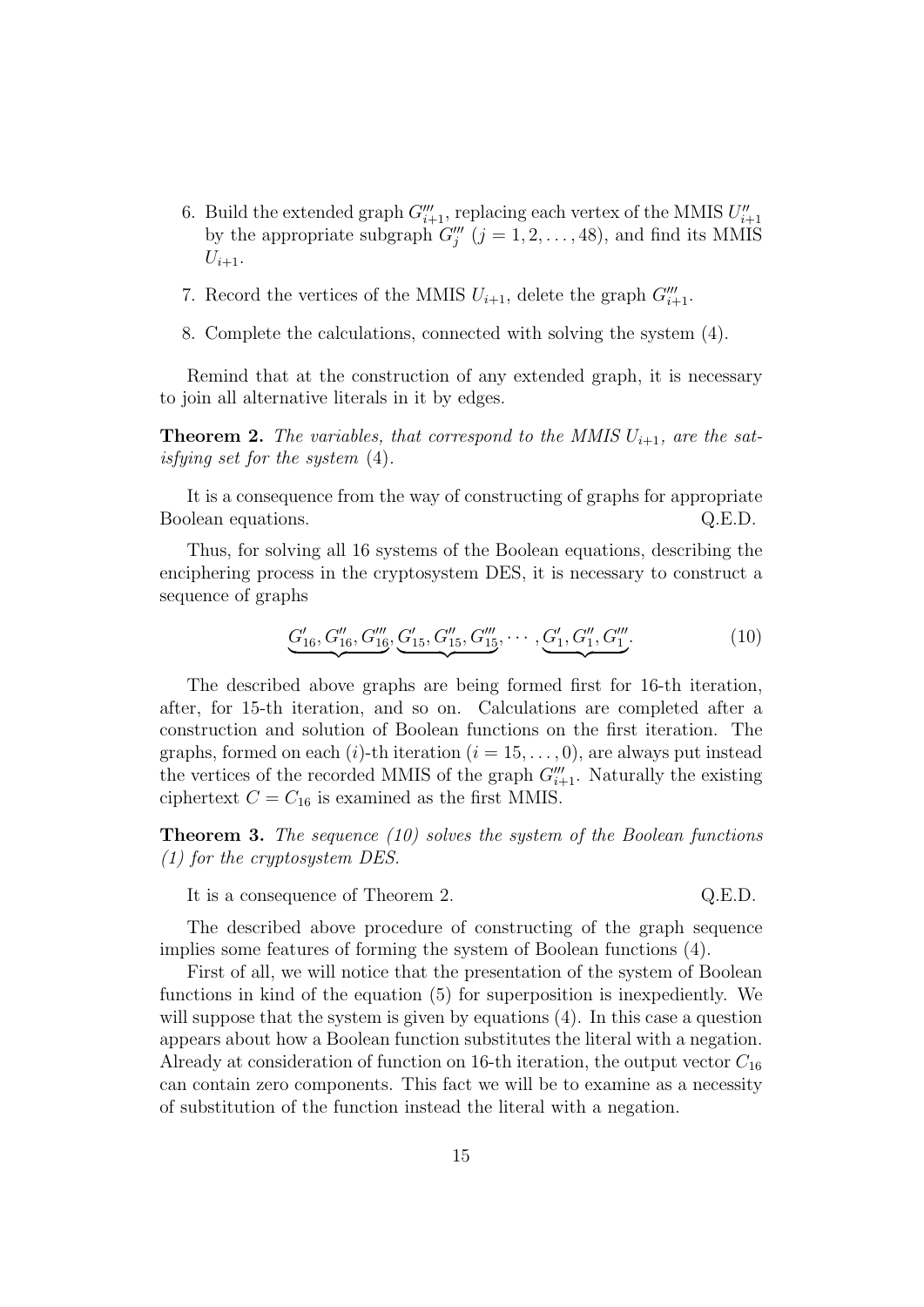**Comment 3.** Before to build of one of the Boolean functions  $(4c) - (4e)$ , it is necessary to determine the presence of a negation in such literal of a MMIS, which will be replaced by this function. If the literal of the MMIS does not have a negation, for presentation of the functions (4e) and (4e), we will use the equation (8a), and we will write the PCNF for the function (4d) on its zero sets. If the literal of the MMIS has a negation, for presentation of the functions (4e) and (4e) we will use the equation (8b), and we will write CNF for the function (4d) on its unity sets, i.e. the CNF is formed for the negation of this function.

**Lemma 1.** The graph vertices of  $G'_{i+1}$ ,  $G''_{i+1}$  and  $G'''_{i+1}$   $(i = 0, 1, 2, \ldots, 15)$ are assigned to only variables (with negation or without negation), which the appropriate Boolean functions depend on.

It follows from Comment 3. Q.E.D.

## 4 Complexity of solution of the graph problems sequence

First of all, we will estimate the size of graphs in the sequence (10).

In accordance with the procedure of construction of the graph sequence (10), on 16-th iteration of the algorithm DES, first the graph  $G'_{16}$  is formed as a union of 32 subgraphs  $G'_{j_2}$   $(j_2 = 33, 34, \ldots, 64)$ . These subgraphs present the Boolean functions of type (8), depending on 64 variables  $c_{j_1}^{15}$  and  $h_{j_1}$  $(j_1 = 1, 2, \ldots, 32)$ . Hence, the graph  $G'_{16}$  will contain  $32 \cdot 4 = 128$  vertices and its MMIS  $U'_{16}$  cannot contain more than 64 vertices, since any MMIS cannot contain alternative literals simultaneously.

Further, the graph  $G''_{16}$  is formed also as an union subgraphs  $G''_{j_1}$  (j<sub>1</sub> = 1, 2. . . . , 32), presenting the Boolean functions of type (4d). These Boolean functions depend on 6 vertices each and the appropriate PCNF of any Boolean function contains 32 elementary disjunctions with 6 literals. Therefore, each subgraph will contain  $32.6 = 192$  vertices, which replace one of vertices of the earlier found MMIS  $U'_{16}$ . Hence, the graph  $G''_{16}$  will contain  $64 \cdot 32 \cdot 6 = 12288$ vertices. However, its MMIS  $U_{16}''$  cannot contain more than 48 variables that is the number of component of the vector  $B_{16}$ .

At last, 16-th iteration is being completed by building the graph  $G_{16}'''$ and by substitution subgraphs  $G'''_j$   $(j = 1, 2, ..., 48)$  into the MMIS  $U''_{16}$ . As each such subgraph contains 4 vertices then the total number of vertices of the graph  $G_{16}'''$  equal to  $48 \cdot 4 = 192$ . However, the MMIS  $U_{16}$  of the graph  $G_{16}^{\prime\prime\prime}$  cannot contain more than  $32 + 48 = 80$  vertices (they correspond to 32)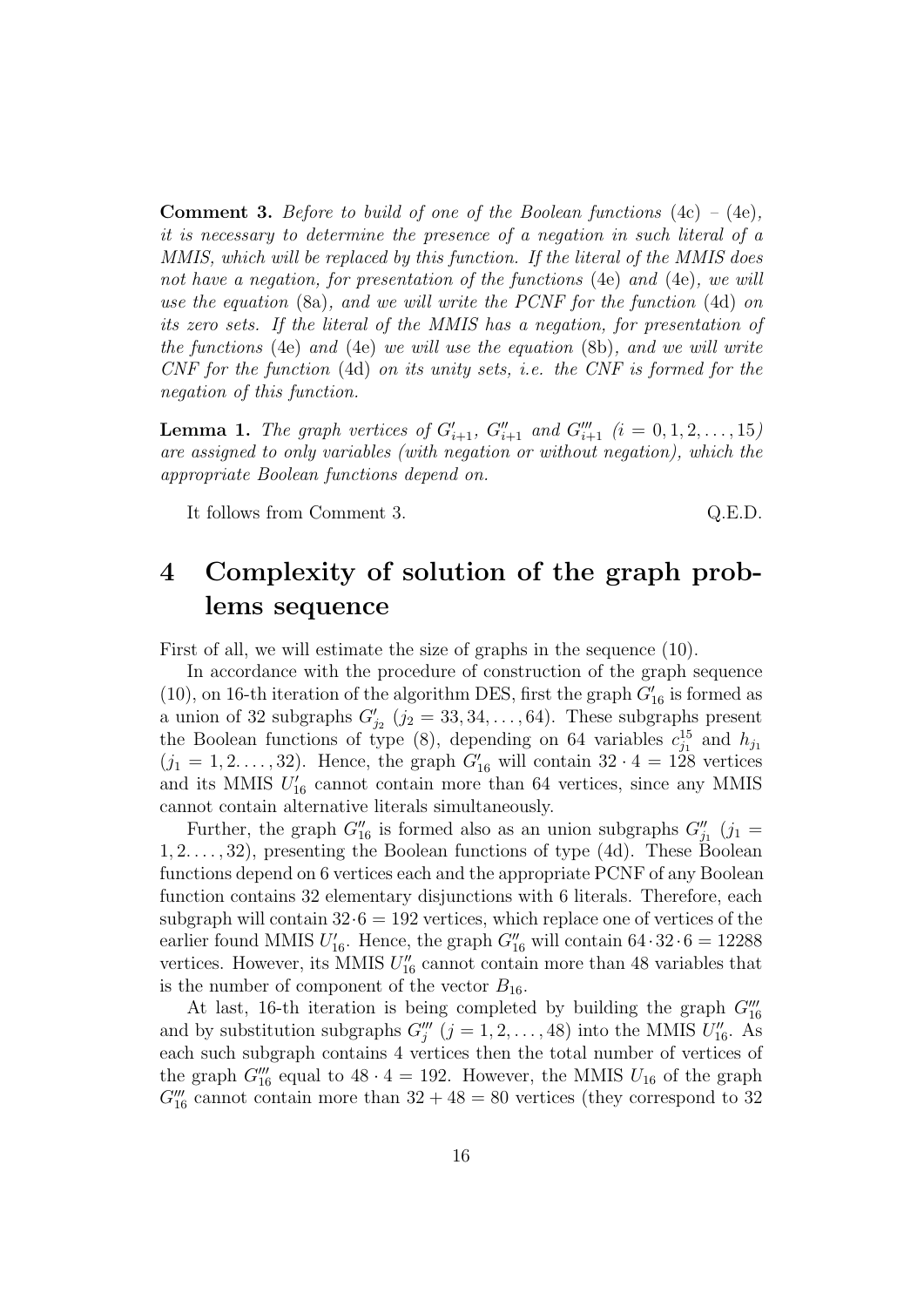components of left part of the input vector  $L_{15}$  and 48 components of the key vector  $K_{16}$ ).

So, 80 vertices of the MMIS  $U_{16}$  of the graph  $G_{16}'''$  and 32 vertices of the vector  $C_{16}$  develop the input vector for calculation on 15-th iteration. Thus, this input vector contains at the most  $80 + 32 = 112$  vertices.

It is easy to see that starting with 15-th iteration down to 1-st iteration of (10), the appropriate MMIS  $U_i$  (i = 15, 14, ..., 1) has the same size, i.e. 112 vertices. It increases only the number of graph vertices in  $G_i'$  but, in accordance with Lemma 1, this does not change the size of the following graphs in (10).

Hence, the following assertion is true.

**Theorem 4.** In the sequence  $(10)$ , the most large graph contains not more than  $2^{14}$  vertices.

The most large graph in (10) is the graph  $G''_{i+1}$   $(i = 0, 1, \ldots, 15)$ . It contains not more  $12288 < 2^{14}$  vertices. Q.E.D.

### 5 Complexity of solving graph problems

The question arises about the complexity of finding the MMIS for graphs of the sequence (10).

As specified, this problem is NP-complete. Therefore there are not the proved effective (polynomial-time) solving algorithms for finding a MMIS in any graph. However there are effective heuristic algorithms, which show good results in practice. The algorithm MIN for finding the maximum independent set of graph vertices can serve by the example of such algorithm.

The algorithm MIN is simple. In the initial graph  $G$ , the local degrees of vertices are being found, and a vertex, having the minimum local degree, is being picked. After picking, the found vertex is being recorded and all adjacent vertices are deleted from the graph G. Further all begins at first. It is continued until the empty graph will be obtained. Suppose that the selected vertices form the MMIS of the graph G.

The different researchers, including author of this article, repeatedly reopened this algorithm. Theoretical estimation of complexity of this algorithm equal  $O(n^2)$ , where *n* is the number of graph vertices. However, an error in the solution (on the specially built examples) can be arbitrary large.

The existing situation with the solution of the MMIS problem to some extent is analogical to the earlier existed situation with the solution of the linear programming problem. It was proved that simplex-algorithm has an exponential-time estimation. However, in practice, it shows good results,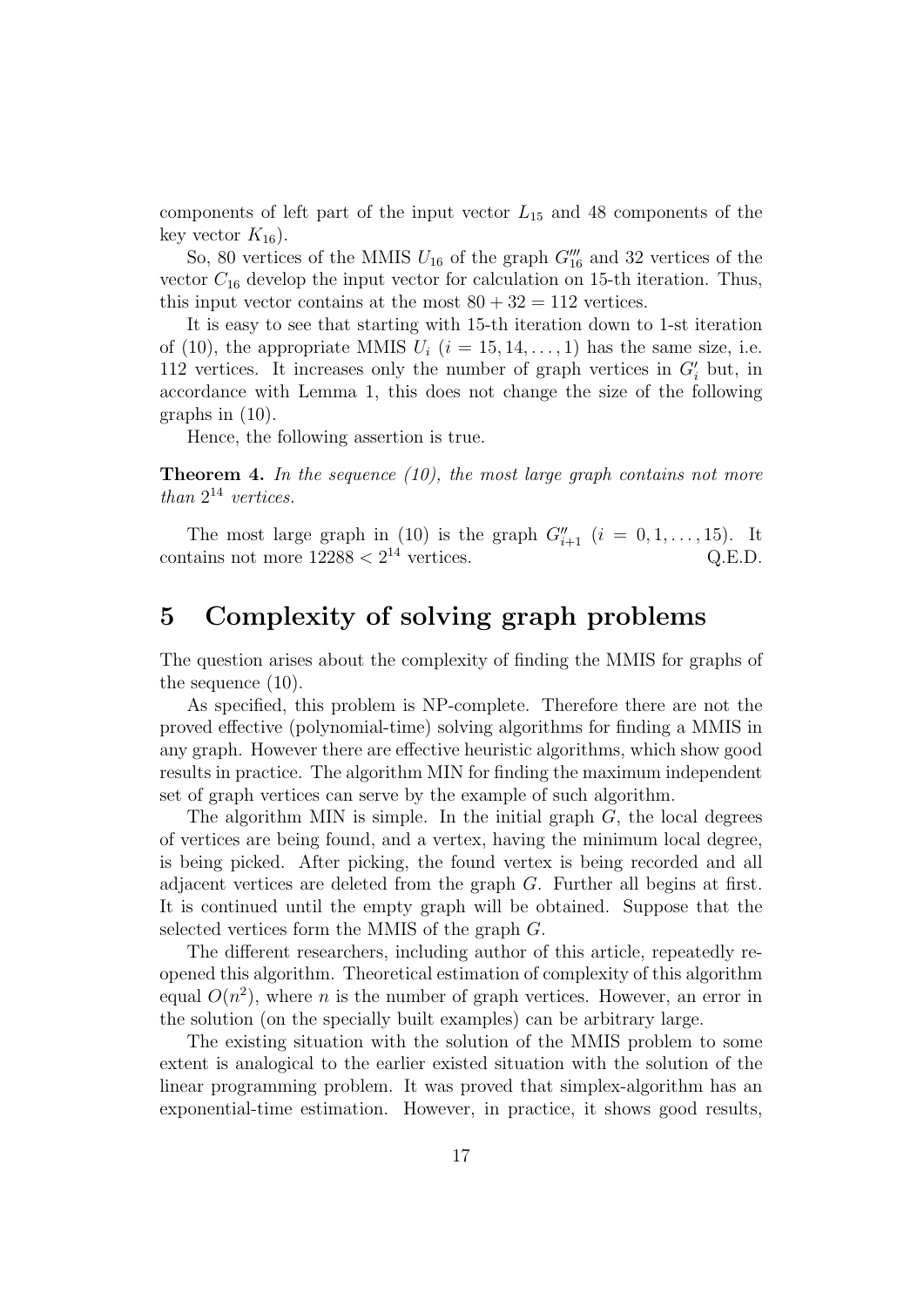that is, theoretically bad algorithm successfully solves many practical problems. Therefore there is a hope that the algorithm MIN correctly cans solution the MMIS problem in the simple graphs of the sequence (10).

There is a question: can the algorithm MIN solve graph problems correctly, which formed in the process of analysis of the cryptosystem DES?

Now, we consider what type of graphs was obtained in the process of analysis of the stages on any iteration.

In the system (4), two functions (4c) and (4e) present addition modulo 2. It means that in accordance with Comment 3 each of such functions will be presented simple subgraph, the vertices of which form 4-vertex cycle (see the example in Section 3). Clear, that in MMIS of the graph, presenting the join of 4-vertex cycles, exactly two vertices can enter from every subgraph, because different subgraphs do not contain vertices, proper alternative literals. Therefore these subgraphs are not joined by an edge between itself.

It was conducted also a calculating experiment in solving the systems of functions, generated by S-boxes. In the process of experiment there were found the maximum independent sets in subgraphs, generated every function  $y_i$   $(i = 1, 2, 3, 4)$ , and also by their joins. The number of vertices in MMIS always was exactly equal to the number of elementary disjunctions in each function  $y_i$  or in joins of functions. Certainly, the vertices of MMIS corresponded to literals, the number of which is not exceeded 6.

The experiment allows to assert that the algorithm MIN solves the systems of Boolean equation, generated the algorithm of DES correctly.

Theorem 5. If the algorithm MIN correctly solves the MMIS problem in each of graphs of the sequence  $(10)$ , then the time of determination of the used key in cryptosystem DES equals at the most  $2^{32}$ .

The most number of vertices is in the graph sequence  $(10)$  equal  $2^{14}$ approximately. Hence, the algorithm MIN will require  $2^{28}$  unities of the time for the solution of the system of Boolean functions, describing one iteration of ciphering data. Then all 16 iterations will demand at the most  $2^{32}$  unities of the time  $Q.E.D.$ 

#### Corollary 1. The cryptosystem DES is not secure.

The attempts were done to solve this problem exactly (as well as other NP-complete problems). Some of developed (polynomial-time) algorithms allow finding the exact solution for many graphs. To test these algorithms, the numerous graph instances, having thousands of vertices, are developed (see http://www.nlsde.buaa.edu.cn/∼kexu/benchmarks/graph-benchmarks.htm).

Unfortunately, while it is not proved the theoretical correctness of the constructed algorithms.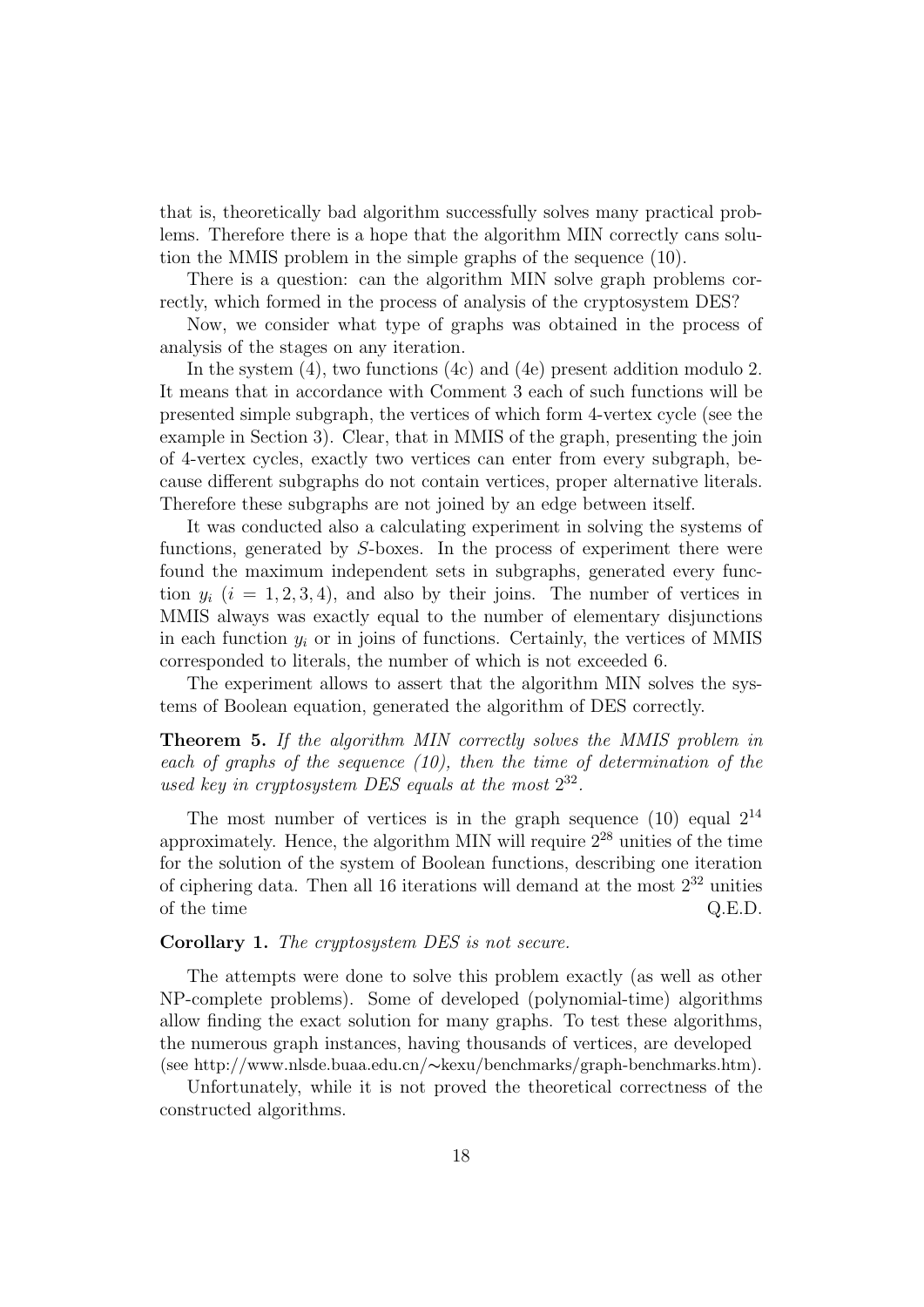One of such polynomial-time algorithms is developed in the work [6] for the solution of the MMIS problem. The algorithm uses the search procedure of the maximum antichain in a finite partially ordered set. For this purpose, the edges of the initial graph are oriented such that its vertices correspond the elements of a partially ordered set. If it is necessary, fictitious arcs are entered in the constructed digraph. The solution algorithm is based on the hypothesis of author about properties of the special constructed digraph. Theoretical estimation of complexity of the solution algorithm equal to  $O(n^8)$ , where n is the number of graph vertices.

In accordance with the developed algorithm, Thomas Karbe from Berlin technical university wrote the Java-program

(see http://www.vinnica.ua/∼aplot/solver.html ).

The numerous tests of this program did not find errors in solutions of the developed algorithm.

### 6 Conclusions

On basis of the executed cryptanalysis of the cryptosystem DES it is possible to do the following conclusions.

Firstly, the successful cryptanalysis on the example of the cryptosystem DES shows its low cryptographic security. This is consequence of simplicity and possibility to construct the system of Boolean functions, describing an iteration of the cipher algorithm. Consequently, for the increase of cryptographic security of any ciphering system it is desirable that it was impossible to make the system of the Boolean functions, describing an enciphering iteration that can be achieved in some ways. Simple complication of the systems of the Boolean functions will influence only complication process of enciphering and expenses of time on this process.

In the second, it is necessary in the block ciphering system that a length of the key must exceed a length of ciphering block substantially such that the afore-mentioned system of Boolean functions, when it can be written, had not unique solution, but it must have a set of solutions even at conditions when a plaintext and the appropriate ciphertext are known. A size of this set of solution must be such that the direct enumeration of possible system solutions would be unacceptable.

At last, a few words about the presented method of logical cryptanalysis. Classic approach to solving the system of Boolean equations as the system of nonlinear algebraic equations, obviously, did not justify hopes of cryptanalysts. In our view, tools of discrete mathematics are more suitable in this case. In particular, the advantage of the offered method consists in reduction